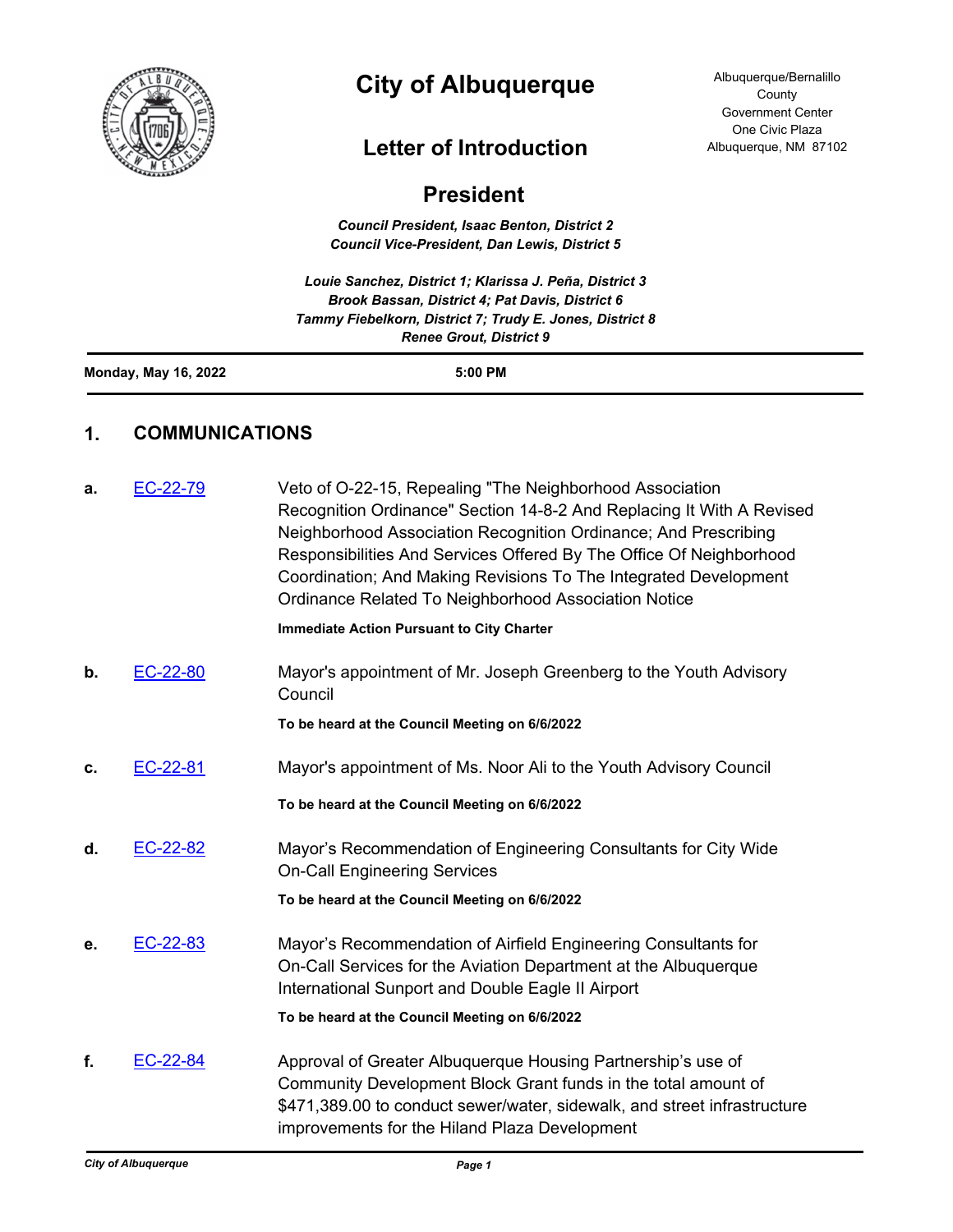#### **To be heard at the Council Meeting on 6/6/2022**

| g. | EC-22-85   | Approval of the First Supplemental Agreement with HR&A to add funds<br>and extend the time of performance |
|----|------------|-----------------------------------------------------------------------------------------------------------|
|    |            | Referred to the Finance & Government Operations Committee                                                 |
| h. | $EC-22-86$ | Mayor's appointment of Ms. Julia Wolfe to the Youth Advisory Council                                      |
|    |            | To be heard at the Council Meeting on 6/6/2022                                                            |
| i. | OC-22-9    | Appointment of Mr. Greg Jackson to the Civilian Police Oversight<br><b>Agency Board</b>                   |
|    |            | To be heard at the Council Meeting on 6/6/2022                                                            |
| ı. | $OC-22-10$ | Appointment of Mr. Rashad Raynor to the Civilian Police Oversight<br><b>Agency Board</b>                  |
|    |            | To be heard at the Council Meeting on 6/6/2022                                                            |

## **2. INTRODUCTIONS**

**k.** [R-22-36](http://cabq.legistar.com/gateway.aspx?m=l&id=/matter.aspx?key=12935) Directing The City Administration To Develop Operating Procedures For Safe Outdoor Spaces (Fiebelkorn, Benton, Davis)

### **To be heard at the Council Meeting on 6/6/2022**

**I.** [R-22-37](http://cabq.legistar.com/gateway.aspx?m=l&id=/matter.aspx?key=12936) Approving The Appointment Of A Director To Fill A Vacancy On The Governing Body Of The Winrock Town Center Tax Increment Development Districts 1 And 2 (Collectively, The "District") Caused By The Resignation Of A Certain Director Pursuant To The Tax Increment For Development Act, NMSA 1978, Sections 5-15-1 Through 28 NMSA, As Amended; And Repealing All Actions Inconsistent With This Resolution (Fiebelkorn)

#### **Immediate Action Requested**

**m.** [R-22-38](http://cabq.legistar.com/gateway.aspx?m=l&id=/matter.aspx?key=12937) **Designating The University Metropolitan Redevelopment Area, Making** Certain Findings And Conclusions Pursuant To The Metropolitan Redevelopment Code, And Authorizing The City To Prepare A Metropolitan Redevelopment Plan For The University Metropolitan Redevelopment Area (Davis)

**Referred to the Land Use, Planning, and Zoning Committee**

**n.** [R-22-39](http://cabq.legistar.com/gateway.aspx?m=l&id=/matter.aspx?key=12938) Amending The Adopted Capital Improvement Program For The City Of Albuquerque - Aviation Department By Appropriating Funds For Investment Income And Passenger Facility Charge Revenues, And Transferring Funds Between Existing Projects, Closing Projects,